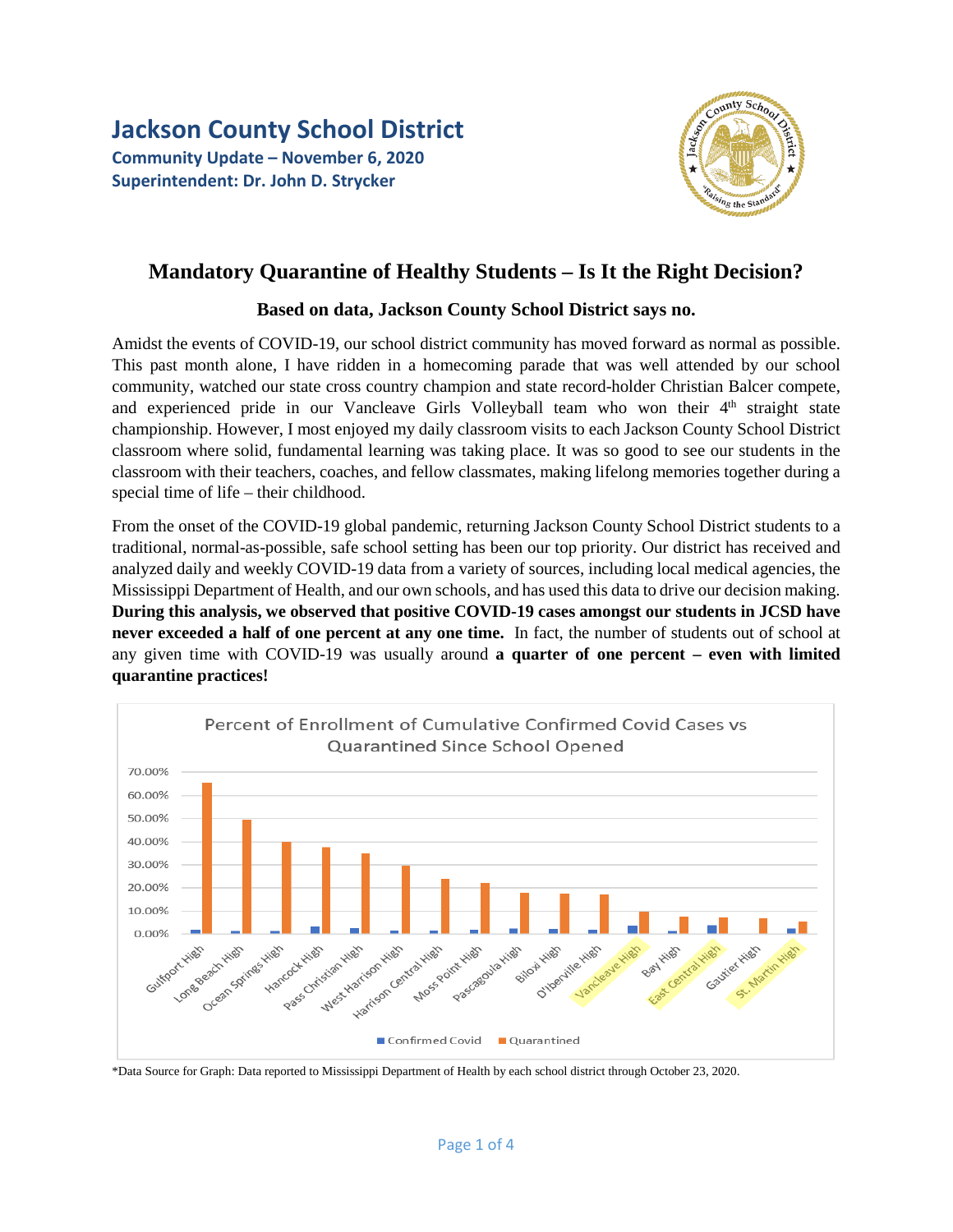District and school level administrators have met weekly since March 2020 to discuss safe educational opportunitiesfor students and have developed and implemented a return-to-school plan different from most, while maintaining a commitment to follow all federal, state, and local mandates, including Governor Reeves' mask ordinance for schools. **Unlike many local school districts' policies, one primary difference in JCSD's COVID-19 plan from other area schools is offering appropriate parental choice regarding the practice of quarantining healthy students during an outbreak.** For example, when our district experienced an outbreak at one of our attendance centers, we informed the parents of the exposed students and gave the parents the option to either quarantine their child(ren) or continue to send them to school. Overwhelmingly, the parents chose to send their child(ren) to school.

The outcome of this parental choice is more healthy children remaining inside the classrooms where they can continue their in-person education without disrupting their lives and their learning. Some may believe that students learn as well virtually as students who remain in the classroom; however, we have discovered from first quarter data that in-class learning is more effective than its virtual alternative, as illustrated in the chart below. Briley Richmond, an 8<sup>th</sup> grade English teacher at St. Martin Middle School, expressed his concern for his virtual students to the JCSD Board of Education by claiming, "Over the past four weeks, I have had ten students return from virtual learning. Of those ten students, all ten are behind when compared to those who have been in my classroom."



## **Virtual Learning Students Failing Subjects by School Level at JCSD**

\*Data Source for Graph: Jackson County School District Student Information System.

In addition, equitable learning becomes an issue with students in the virtual setting due to a lack of direct, teacher-student interaction and the ability to provide optimal services to those who need a more personalized, engaging level of instruction. While the CARES Act has provided funding for schools to purchase adequate technology for students, many still lack internet access at home as well as appropriate supervision to complete required assignments. In-person education benefits students by offering more teacher-to-student time, fewer distractions, deeper connections being made to the subject matter, and higher assignment completion rates than online learning, particularly with students who live in poverty.

The concern does not simply stop at academics. Dr. Michael Cunningham expressed that the psychological damage that virtual learners face far outweighs the potential negative effects that COVID-19 could present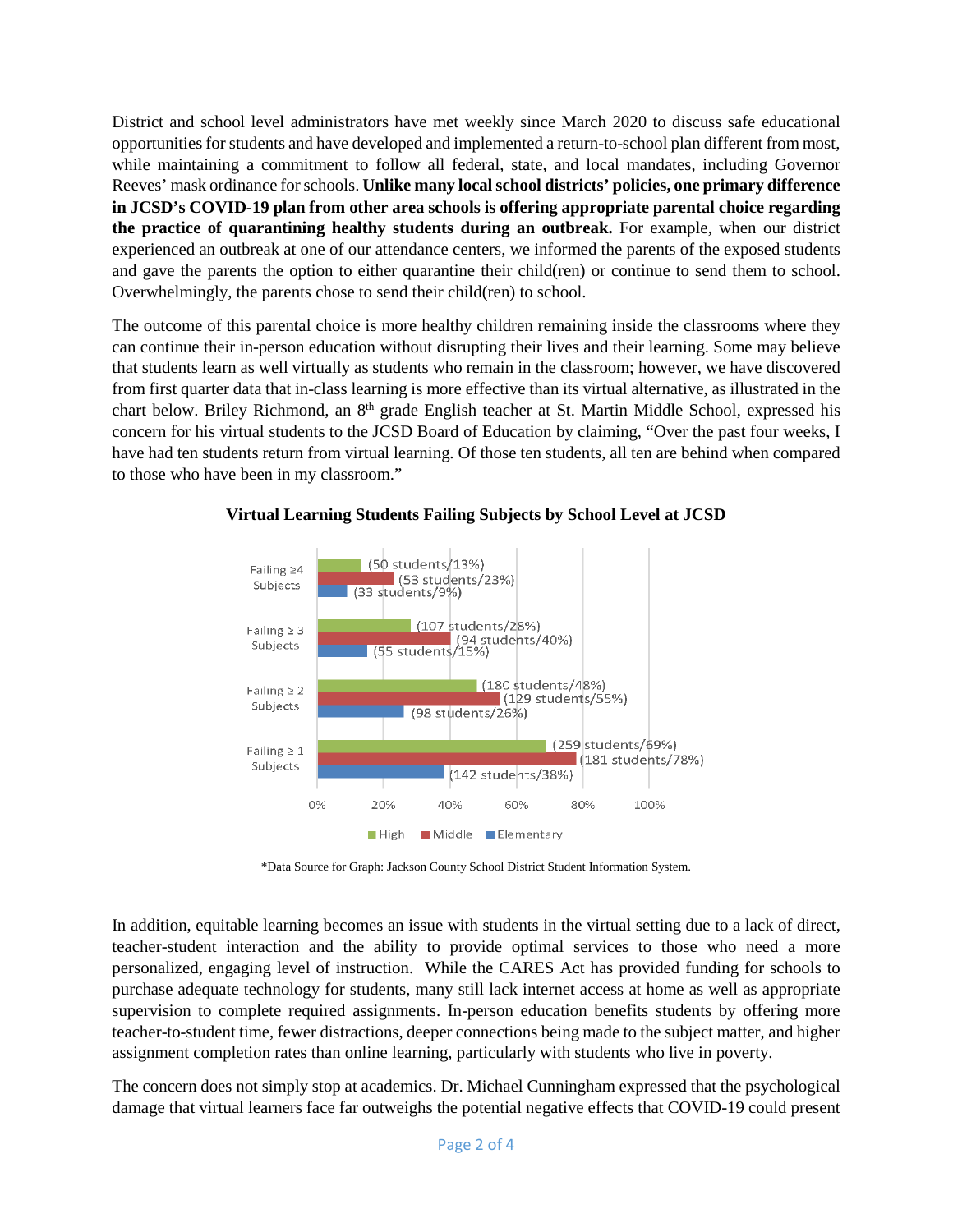to the small percent of school-aged students nationally (7.1% as reported by the CDC in October 2020) who have contracted the virus since March 2020. Adolescent psychologist Dr. Lisa Damour noted, "Teenagers are in a developmental space where it is critically important that they have regular contact with their peers and are able to develop close and ongoing relationships with adults outside the home, such as their teachers, their coaches, and their advisors." Many parents also believe that remote learning is causing their children to suffer emotionally and socially. The Substance Abuse and Mental Health Services Administration highlighted that abuse is on the rise since the outbreak, with more children at home and stressed-out parents trying to find ways to supervise, educate, and feed children who would normally be in school. Further, teachers and school counselors cannot witness the signs of abuse and report to the proper authorities if students are not in class. The Center for Disease Control and Prevention surveyed Americans in June 2020 and noted that symptoms of depression and anxiety in young people has risen, leading to an increase in teen suicide or the contemplation of suicide for teens and young adults at a rate that is twice as high as their adult counterparts. We feel that our district's confirmed student COVID-19 cases are in line with other coastal schools while our quarantine rate is much less, allowing our students to experience normalcy and to escape the potential harms that the isolation of quarantining can pose.

| <b>COVID-19 School Comparison</b> |                       |            |                       |                                                                                 |                              |                       |
|-----------------------------------|-----------------------|------------|-----------------------|---------------------------------------------------------------------------------|------------------------------|-----------------------|
|                                   |                       |            | Totals                |                                                                                 | <b>Percent of Enrollment</b> |                       |
|                                   |                       |            | Total COVID-19        | <b>Total Students</b>                                                           | Total COVID-19               | <b>Total Students</b> |
|                                   |                       |            | <b>Student Cases</b>  | Reported as                                                                     | <b>Student Cases</b>         | Reported as           |
|                                   |                       |            | <b>Reported Since</b> | Quarantined Since                                                               | <b>Reported Since</b>        | Quarantined Since     |
| <b>District</b>                   | School                | Enrollment |                       | the start of school the start of school the start of school the start of school |                              |                       |
| Bay-Waveland                      | Bay High              | 526        |                       | 41                                                                              | 2%                           | 8%                    |
| Biloxi                            | Biloxi High           | 1742       | 38                    | 307                                                                             | 2%                           | 18%                   |
| Harrison County                   | D'Iberville High      | 1284       | 26                    | 222                                                                             | 2%                           | 17%                   |
| Jackson County                    | East Central High     | 775        | 31                    | 55                                                                              | 4%                           | 7%                    |
| Pascagoula-Gautier                | Gautier High          | 877        | 0                     | 62                                                                              | 0%                           | 7%                    |
| Gulfport                          | Gulfport High         | 1765       | 34                    | 1156                                                                            | 2%                           | 65%                   |
| <b>Hancock County</b>             | Hancock High          | 1306       | 45                    | 494                                                                             | 3%                           | 38%                   |
| Harrison County                   | Harrison Central High | 1479       | 27                    | 355                                                                             | 2%                           | 24%                   |
| Long Beach                        | Long Beach High       | 895        | 14                    | 442                                                                             | 2%                           | 49%                   |
| Moss Point                        | Moss Point High       | 476        | 9                     | 106                                                                             | 2%                           | 22%                   |
| Ocean Springs                     | Ocean Springs High    | 1808       | 24                    | 719                                                                             | 1%                           | 40%                   |
| Pascagoula-Gautier                | Pascagoula High       | 1091       | 28 <sup>l</sup>       | 197                                                                             | 3%                           | 18%                   |
| Pass Christian                    | Pass Christian High   | 653        | 18                    | 228                                                                             | 3%                           | 35%                   |
| Jackson County                    | St. Martin High       | 1249       | 33                    | 70                                                                              | 3%                           | 6%                    |
| Jackson County                    | Vancleave High        | 718        | 26                    | 69                                                                              | 4%                           | 10%                   |
| Harrison County                   | West Harrison High    | 1045       | 17                    | 312                                                                             | 2%                           | 30%                   |

\*Data Source for Graph: Data reported to Mississippi Department of Health by each school district through October 23, 2020.

Data released from the Mississippi Department of Health (MSDH), shown above, indicates coastal high school COVID-19 numbers as reported to MSDH by each school district from August to present. While every high school on the coast has had 4% or less positive COVID-19 incidences, some schools have lost valuable instructional hours by quarantining healthy students. For example, a school with a population of 1,300 that has quarantined 500 students over the course of the school year so far, when multiplied by 5.5 hours (330 minutes of instruction per day), results in a loss of between 2,750-27,500 in-person instructional hours depending on the length of the quarantine period. Granted, a small portion of those hours represent students who tested positive for COVID-19. However, considering that every coastal high school has had 4% or less positive student cases, roughly 35% of healthy students in the sample above lost a significant number of instructional hours due to being quarantined. There is no doubt that the safety of all students is